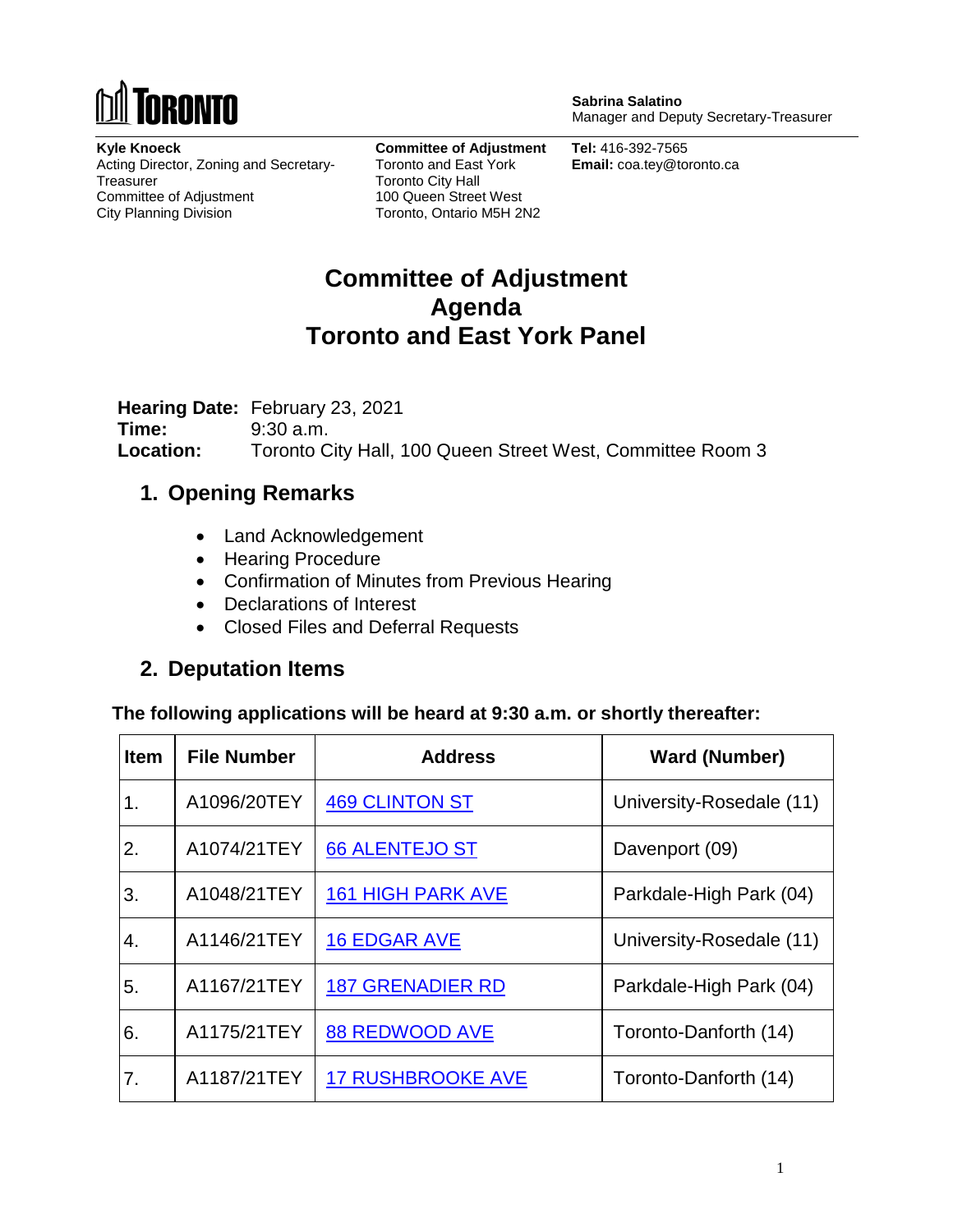| <b>Item</b> | <b>File Number</b> | <b>Address</b>                                                  | <b>Ward (Number)</b>    |
|-------------|--------------------|-----------------------------------------------------------------|-------------------------|
| 8.          | A1239/21TEY        | <b>21 CALLENDER ST</b>                                          | Parkdale-High Park (04) |
| 9.          | A1253/21TEY        | <b>43 KING EDWARD AVE</b>                                       | Beaches-East York (19)  |
| 10.         | A1260/21TEY        | 102, 108, 114, 118 PETER ST<br>& 350, 352, 354 ADELAIDE ST<br>W | Spadina-Fort York (10)  |
| 11.         | A1286/21TEY        | <b>316 AVENUE RD</b>                                            | Toronto-St. Paul's (12) |
| 12.         | A1298/21TEY        | <b>36 METHUEN AVE</b>                                           | Parkdale-High Park (04) |
| 13.         | A1309/21TEY        | <b>16 SOMERS AVE</b>                                            | Toronto-Danforth (14)   |
| 14.         | A1310/21TEY        | <b>31 RAVINA CRES</b>                                           | Toronto-Danforth (14)   |
| 15.         | A1319/21TEY        | <b>24 SULLIVAN ST</b>                                           | Spadina-Fort York (10)  |
| 16.         | A1323/21TEY        | <b>34 ORIOLE GDNS</b>                                           | Toronto-St. Paul's (12) |
| 17.         | A1329/21TEY        | <b>66 EATON AVE</b>                                             | Toronto-Danforth (14)   |
| 18.         | A1330/21TEY        | <b>113 A COSBURN AVE</b>                                        | Beaches-East York (19)  |
| 19.         | A1334/21TEY        | <b>57 ROSEVEAR AVE</b>                                          | Beaches-East York (19)  |
| 20.         | A1335/21TEY        | <b>8 OAKLANDS AVE</b>                                           | Toronto-St. Paul's (12) |

## **RECESS**

# **The following applications will be heard at 2:00 p.m. or shortly thereafter:**

| <b>Item</b> | <b>File Number</b> | <b>Address</b>           | <b>Ward (Number)</b>    |
|-------------|--------------------|--------------------------|-------------------------|
| 21.         | A1337/21TEY        | <b>31 BALMORAL AVE</b>   | Toronto-St. Paul's (12) |
| 22.         | A1341/21TEY        | <b>34 ROOSEVELT RD</b>   | Toronto-Danforth (14)   |
| 23.         | A1344/21TEY        | <b>65 BRISTOL AVE</b>    | Davenport (09)          |
| 24.         | A1346/21TEY        | <b>33 BOWDEN ST</b>      | Toronto-Danforth (14)   |
| 25.         | A1348/21TEY        | <b>240 WESTMOUNT AVE</b> | Davenport (09)          |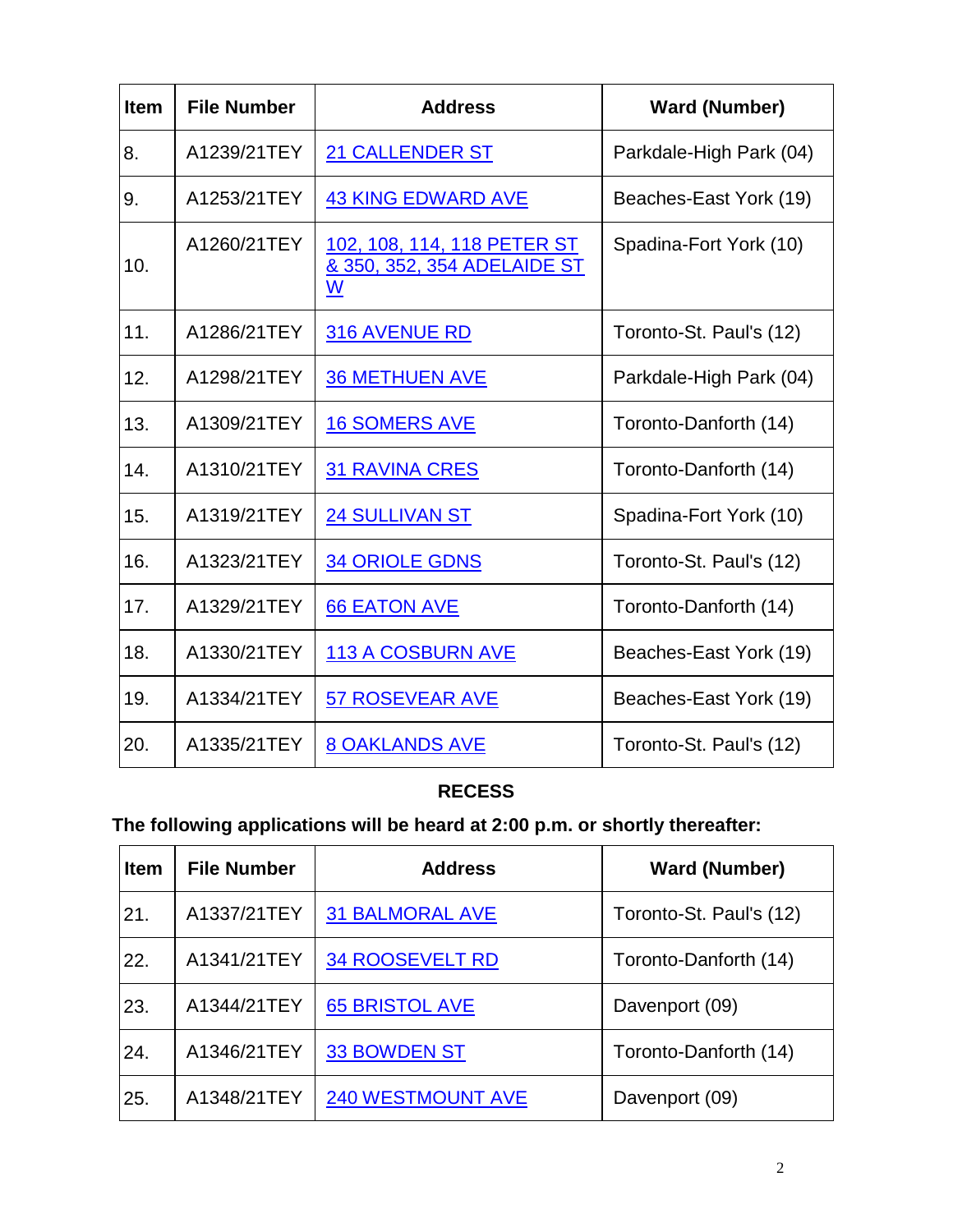| <b>Item</b> | <b>File Number</b> | <b>Address</b>            | <b>Ward (Number)</b>     |
|-------------|--------------------|---------------------------|--------------------------|
| 26.         | A1351/21TEY        | <b>61 BABY POINT CRES</b> | Parkdale-High Park (04)  |
| 27.         | A1352/21TEY        | <b>93 RIVERCREST RD</b>   | Parkdale-High Park (04)  |
| 28.         | A1354/21TEY        | 509 WINONA DR             | Toronto-St. Paul's (12)  |
| 29.         | A1356/21TEY        | <b>490 ATLAS AVE</b>      | Toronto-St. Paul's (12)  |
| 30.         | A1360/21TEY        | <b>459 OSSINGTON AVE</b>  | University-Rosedale (11) |
| 31.         | A1361/21TEY        | <b>211 DUNVEGAN RD</b>    | Toronto-St. Paul's (12)  |
| 32.         | A1366/21TEY        | <b>649 SPADINA RD</b>     | Toronto-St. Paul's (12)  |

**The following applications will be heard at 3:30 p.m. or shortly thereafter:**

| <b>Item</b> | <b>File Number</b> | <b>Address</b>             | <b>Ward (Number)</b>     |
|-------------|--------------------|----------------------------|--------------------------|
| 33.         | A1367/21TEY        | <b>47 GLENAYR RD</b>       | Toronto-St. Paul's (12)  |
| 34.         | A1369/21TEY        | <b>504 CRAWFORD ST</b>     | University-Rosedale (11) |
| 35.         | A1375/21TEY        | <b>5 FOURTH ST</b>         | Spadina-Fort York (10)   |
| 36.         | A1378/21TEY        | <b>632 RUSHTON RD</b>      | Toronto-St. Paul's (12)  |
| 37.         | A1384/21TEY        | <b>109 ROXBOROUGH ST W</b> | University-Rosedale (11) |
| 38.         | A0098/22TEY        | <b>38 TIVERTON AVE</b>     | Toronto-Danforth (14)    |
| 39.         | A0778/21TEY        | 106 ALTON AVE              | Toronto-Danforth (14)    |

## **The following applications will be heard at 4:30 p.m. or shortly thereafter:**

| <b>Item</b> | <b>File Number</b> | <b>Address</b>         | <b>Ward (Number)</b>   |
|-------------|--------------------|------------------------|------------------------|
| $40A$ .     | B0066/21TEY        | <b>104 YARDLEY AVE</b> | Beaches-East York (19) |
| 40B.        | A0770/21TEY        | PART <sub>2</sub>      |                        |
| 140C.       | A0771/21TEY        | <b>PART1</b>           |                        |